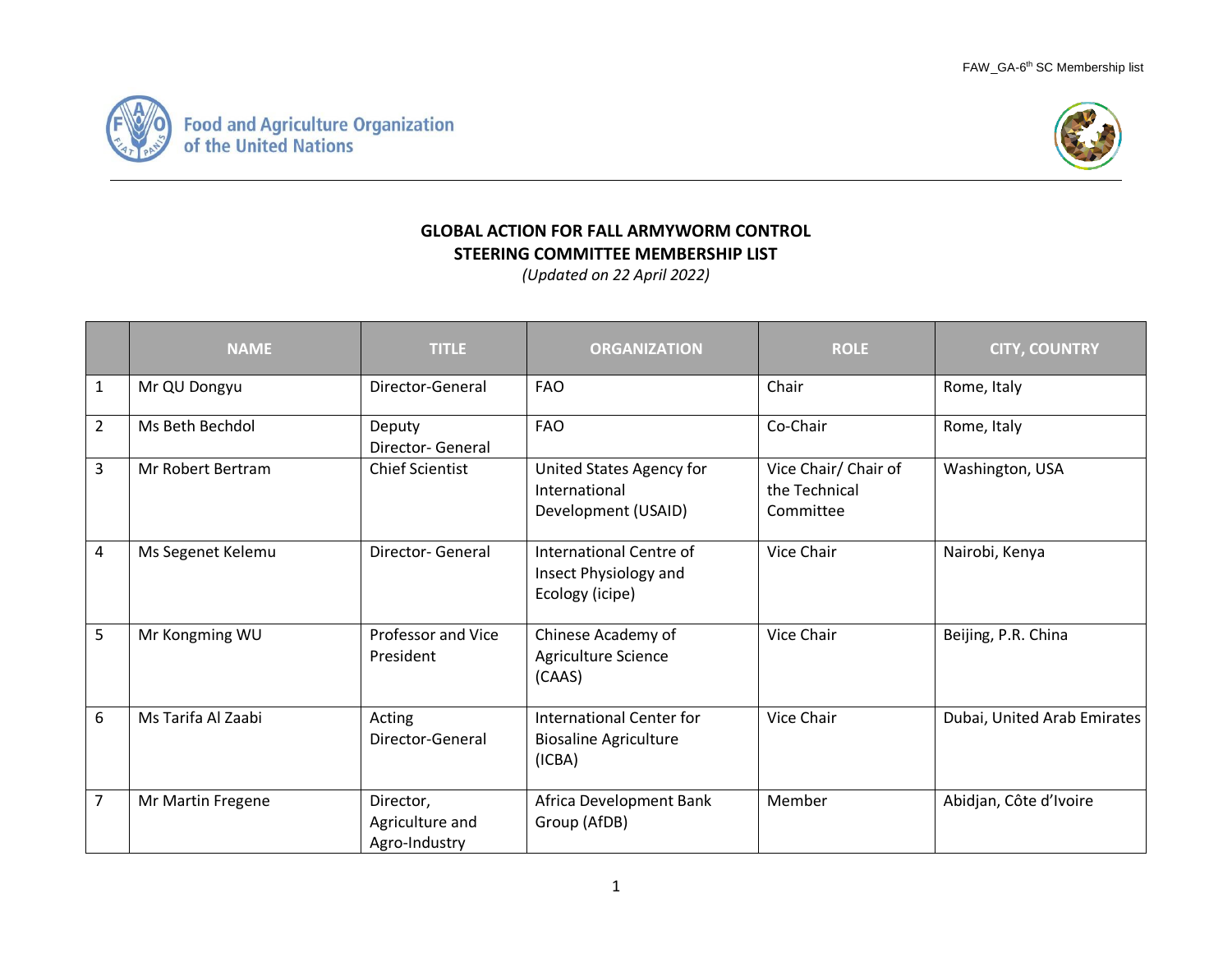| 8  | H.E. Morten Von Hanno<br>Aasland | Ambassador                                               | Permanent Representative of<br>Norway to FAO,<br>Royal Norwegian Embassy                                                              | Member | Rome, Italy         |
|----|----------------------------------|----------------------------------------------------------|---------------------------------------------------------------------------------------------------------------------------------------|--------|---------------------|
| 9  | Ms Giulia Di Tommaso             | President and CEO                                        | CropLife International                                                                                                                | Member | Brussels, Belgium   |
| 10 | Mr Bommakanti Rajender           | Alternate,<br><b>COAG Chairperson</b>                    | Permanent Representative of<br>the Republic of India to FAO<br>Embassy of the Republic of<br>India                                    | Member | Rome, Italy         |
| 11 | Mr Fernando Hercos Valicente     | Senior Scientist,<br><b>EMBRAPA Maize and</b><br>Sorghum | Brazilian Agricultural Research<br>Corporation (EMBRAPA)                                                                              | Member | Brasília, Brazil    |
| 12 | Mr Christophe Larose             | Head of Sector,<br>Sustainable<br>Agriculture            | Directorate-General for<br>International<br>Cooperation and<br>Development (DG INTPA),<br><b>European Commission</b>                  | Member | Brussels, Belgium   |
| 13 | Ms Panagiota Mylona              | Policy Officer                                           | Directorate-General for Health<br>and Food Safety (DG SANTE),<br><b>European Commission</b>                                           | Member | Brussels, Belgium   |
| 14 | Mr Martin Kropff                 | <b>Global Director</b>                                   | <b>Resilient Agrifood Systems</b><br>Science Group,<br>Consultative Group on<br><b>International Agricultural</b><br>Research (CGIAR) | Member | Montpellier, France |
| 15 | Mr Neil Hausmann                 | Senior Program<br>Officer                                | <b>Bill &amp; Melinda Gates</b><br>Foundation                                                                                         | Member | Seattle, USA        |